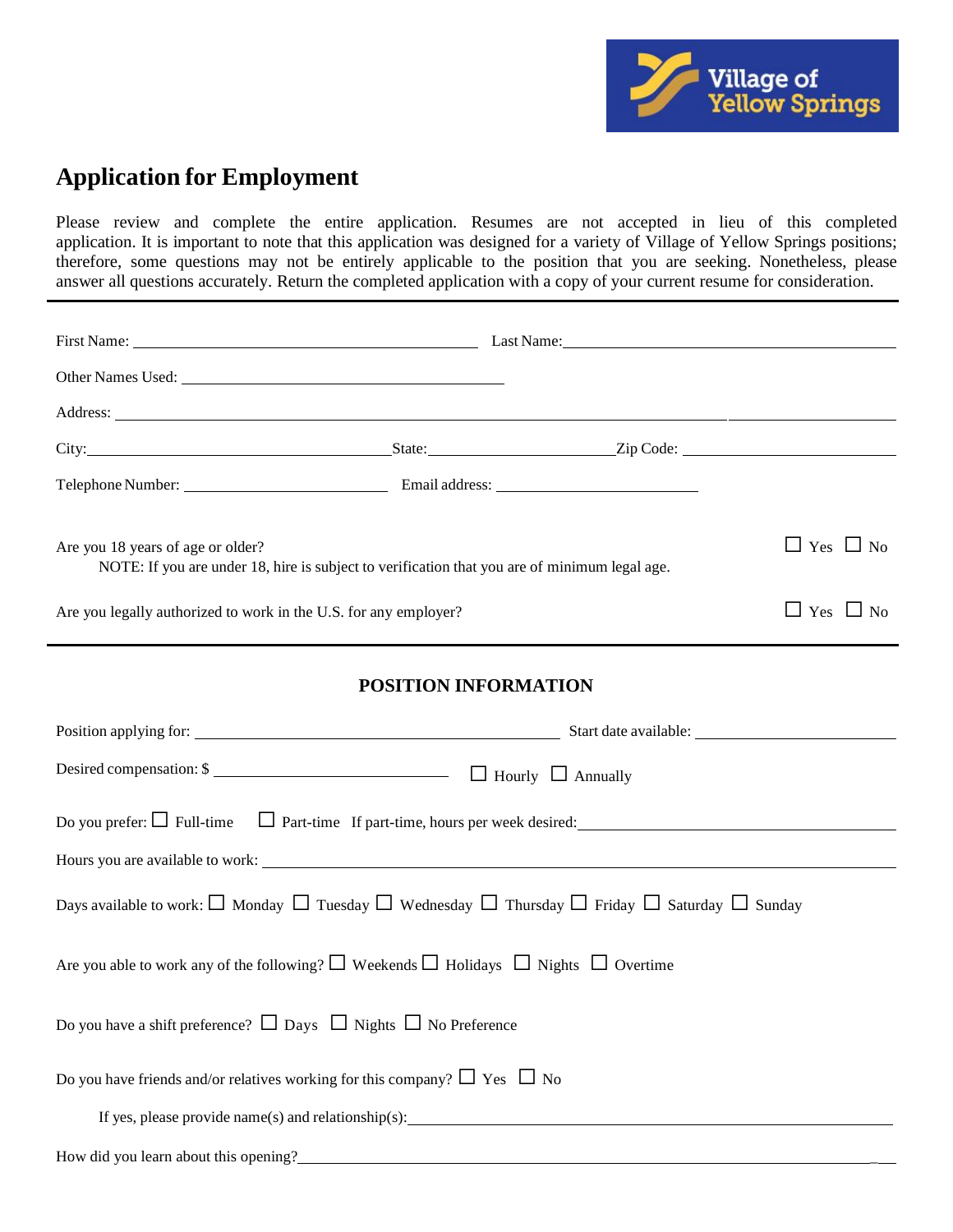## **WORK EXPERIENCE**

| Have you previously worked for the Village of Yellow Springs? $\Box$ Yes $\Box$ No |             |                      |  |  |  |
|------------------------------------------------------------------------------------|-------------|----------------------|--|--|--|
|                                                                                    | Start Date: |                      |  |  |  |
| Have you ever been involuntarily terminated or asked to resign from any job?       |             | $\Box$ Yes $\Box$ No |  |  |  |
|                                                                                    |             |                      |  |  |  |
|                                                                                    |             |                      |  |  |  |

Please list all previous employment for the prior ten years, beginning with the most recent. Please account for all time periods including unemployment, self-employment and military service. You may exclude organizations which indicate race, color, religion, gender, national origin, disability, or other protected status. (*Attach another sheet of paper if needed*)

| Employer:                  |    |                | Phone: |                                         |
|----------------------------|----|----------------|--------|-----------------------------------------|
| From                       | To | Position:      |        | Reason for Leaving:                     |
| Supervisor's Name & Title: |    |                |        | May we contact?<br>$\Box$ Yes $\Box$ No |
| Description of Duties:     |    |                |        |                                         |
| Employer:                  |    |                | Phone: |                                         |
| From                       | To | Position:      |        | Reason for Leaving:                     |
| Supervisor's Name & Title: |    |                |        | May we contact?<br>$\Box$ Yes $\Box$ No |
| Description of Duties:     |    |                |        |                                         |
| Employer:                  |    |                | Phone: |                                         |
| From                       | To | Position Held: |        | Reason for Leaving:                     |
| Supervisor's Name & Title: |    |                |        | May we contact?<br>$\Box$ Yes $\Box$ No |
| Description of Duties:     |    |                |        |                                         |